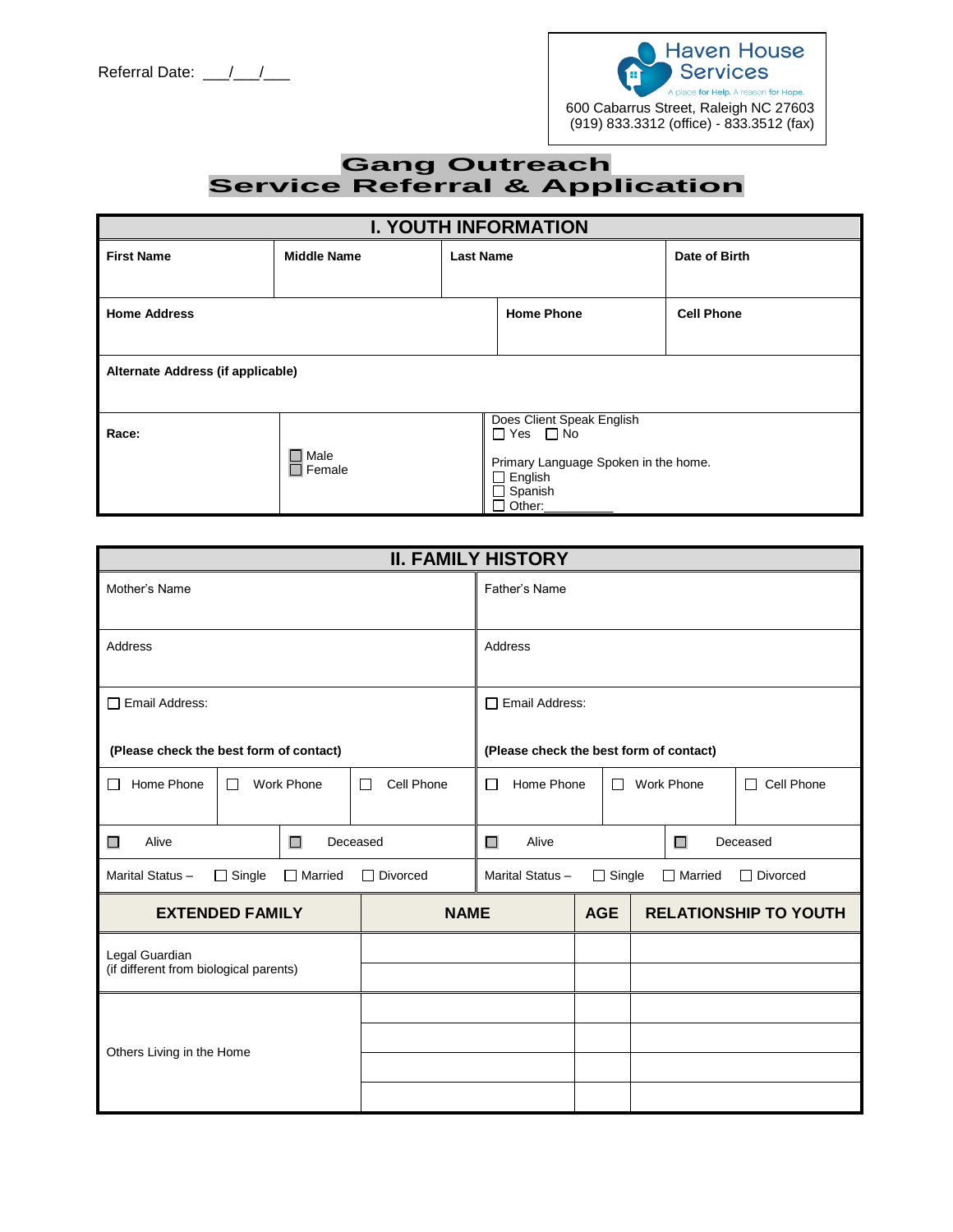| YOUTH'S CURRENT PLACEMENT                                                                                                                                                                                          |                                                                                                                                         | $\Box$ Home                                                                                                                                                  | □ Other family member                                                                                                                                                                                                                                                                                  | Program placement                                                                                                                                                                 |  | □Detention                    |  |
|--------------------------------------------------------------------------------------------------------------------------------------------------------------------------------------------------------------------|-----------------------------------------------------------------------------------------------------------------------------------------|--------------------------------------------------------------------------------------------------------------------------------------------------------------|--------------------------------------------------------------------------------------------------------------------------------------------------------------------------------------------------------------------------------------------------------------------------------------------------------|-----------------------------------------------------------------------------------------------------------------------------------------------------------------------------------|--|-------------------------------|--|
| $\Box$ Hospitalized                                                                                                                                                                                                | $\Box$ Other<br>Please Explain:                                                                                                         |                                                                                                                                                              |                                                                                                                                                                                                                                                                                                        |                                                                                                                                                                                   |  |                               |  |
| <b>III. SCHOOL INFORMATION</b>                                                                                                                                                                                     |                                                                                                                                         |                                                                                                                                                              |                                                                                                                                                                                                                                                                                                        |                                                                                                                                                                                   |  |                               |  |
| <b>Name of School</b><br><b>Education Level (grade)</b>                                                                                                                                                            | <b>School Type</b><br>$\Box$ Alternative<br>$\Box$ Charter<br>Community college<br>Home bound<br>Online school<br>П<br><b>□</b> Private |                                                                                                                                                              | <b>Exceptional Designations</b><br>Academically gifted<br>Severely profoundly mental disable<br>Specific learning disable<br>Autistic<br>Speech-language impaired<br>Behavior emotionally disable<br>$\Box$ Trainable mental disabled<br>Deaf/blind<br>Educable Mentally Disable<br>□Visually impaired |                                                                                                                                                                                   |  |                               |  |
| <b>School Attendance</b><br>Attending regularly<br>Attending sporadically<br>Dropped out<br>$\Box$ Expelled<br>Short term suspension<br>$\Box$ Long term suspension<br>(more than 10 days)<br>$\Box$ Not attending |                                                                                                                                         | $\Box$ Public<br>$\Box$ Other:<br>Does client have an IEP?<br>Yes<br>П<br>П<br><b>No</b><br>Retained $\Box$ Yes<br>$\Box$ No<br>Grade(s) retained: _________ |                                                                                                                                                                                                                                                                                                        | Hearing impaired<br>Multi-handicapped<br>Orthopedically impaired<br>Other health impaired<br>$\Box$ Pregnant<br>Other School-Related Information including pertinent school staff |  |                               |  |
| IV. REFERRAL SOURCE AND HISTORY OF PRESENTING PROBLEMS                                                                                                                                                             |                                                                                                                                         |                                                                                                                                                              |                                                                                                                                                                                                                                                                                                        |                                                                                                                                                                                   |  |                               |  |
| Referral Source(s)<br>Name:                                                                                                                                                                                        |                                                                                                                                         | Academic Failure<br>$\mathbf{I}$                                                                                                                             | Assault/Aggressive Behavior                                                                                                                                                                                                                                                                            | <b>School Behavior Problems</b><br>Self-Mutilation                                                                                                                                |  | In the previous 12<br>months: |  |

| Referral Source(s)                              | Academic Failure                          | <b>School Behavior Problems</b> | In the previous 12       |
|-------------------------------------------------|-------------------------------------------|---------------------------------|--------------------------|
| Name:                                           | □ Assault/Aggressive Behavior             | Self-Mutilation<br>$\Box$       | months:                  |
| Number:                                         | Excessive Dependence on Parents<br>$\Box$ | Sexual Abuse<br>ΙI              |                          |
| $\Box$ Clergy                                   | $\Box$ Feelings of Anxiety                | Sexual Offense                  | # runaways               |
| □ District Court                                | $\Box$ Fire Setting                       | Stealing                        |                          |
| ∩ DJJDP                                         | Gang Associate (please elaborate)         | □ Substance Use                 |                          |
| $\sqcap$ DSS                                    | Gang Involvement (please elaborate)       | $\Box$ Suicide Attempts         | # short term suspensions |
| $\Box$ Mental Health                            | □ Negative Peer Associations              | Suicide Threat(s)               |                          |
| $\Box$ Multi-purpose                            | $\Box$ Physical/mental abuse              | <b>Temper Tantrums</b>          |                          |
| □ SRO (School Resource                          | □ Poor Social Skills                      | Truancy                         | # long term suspensions  |
| Officer)                                        | $\Box$ Prostitution                       | Withdrawn, Depression           |                          |
| Other Law Enforcement                           | $\Box$ Runaways                           |                                 |                          |
| □ Parent/Guardian                               |                                           |                                 | # expulsions             |
| $\Box$ School                                   |                                           |                                 |                          |
| □ Self-Referred                                 | Please explain: _                         |                                 |                          |
| □ Superior Court                                |                                           |                                 | # days in detention      |
| □ Teen Court                                    |                                           |                                 |                          |
| □ YDC (Youth Development                        |                                           |                                 |                          |
| Center)                                         |                                           |                                 | #out of home placements  |
| $\Box$ Other                                    |                                           |                                 |                          |
|                                                 |                                           |                                 |                          |
| <b>Additional Presenting Problems/Comments:</b> |                                           |                                 |                          |
|                                                 |                                           |                                 |                          |
|                                                 |                                           |                                 |                          |
|                                                 |                                           |                                 |                          |
|                                                 |                                           |                                 |                          |

Please Continue to Page 3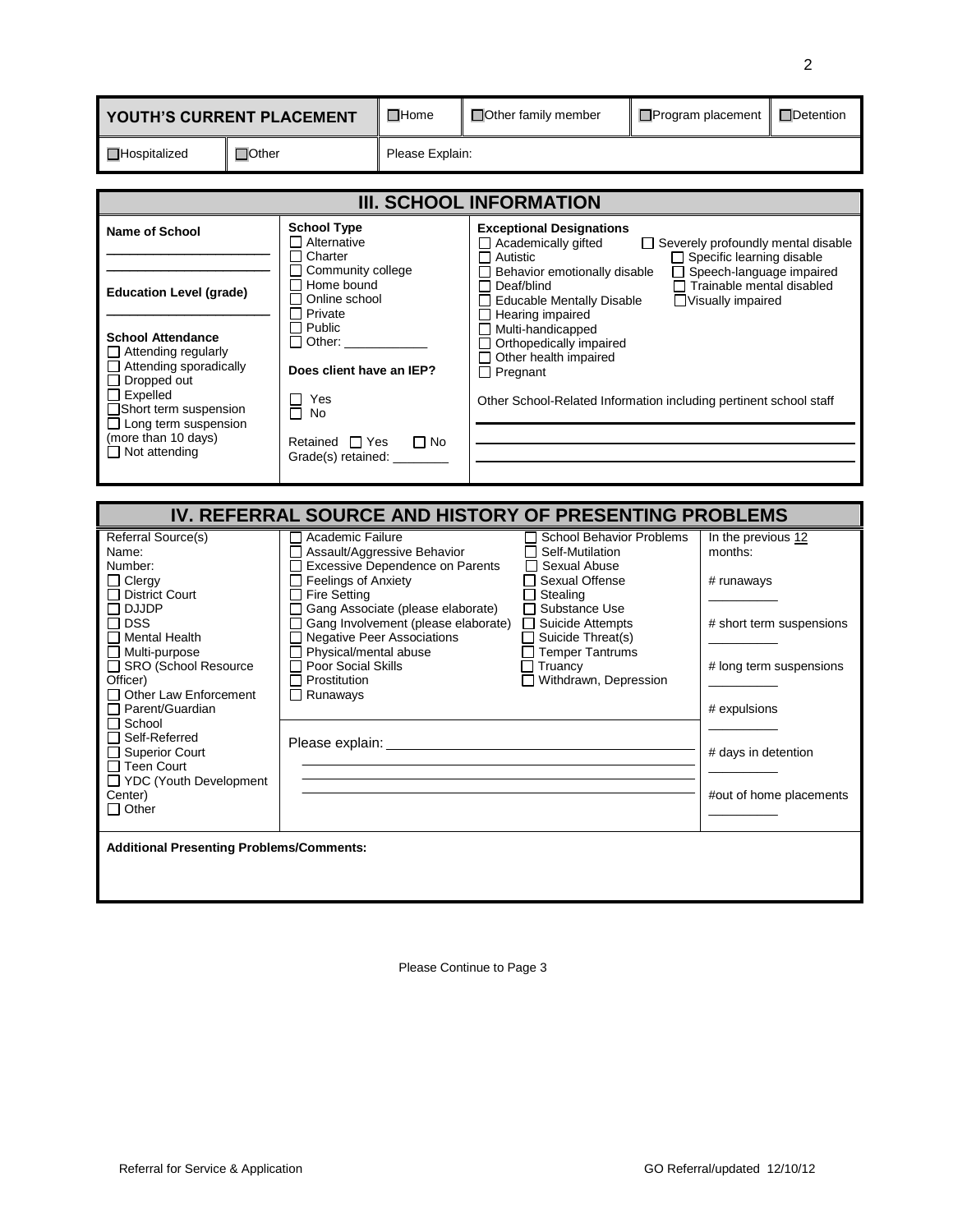| <b>V. GANG ASSESSMENT</b>                                                                                                                                                                                                                                                                                                                                                                                                                                                                                                                                                                                                                                                                                                                                                                                                                                                                                                                                                                                             |                                                                                                                                                                                                                                                                                                                                                                                               |
|-----------------------------------------------------------------------------------------------------------------------------------------------------------------------------------------------------------------------------------------------------------------------------------------------------------------------------------------------------------------------------------------------------------------------------------------------------------------------------------------------------------------------------------------------------------------------------------------------------------------------------------------------------------------------------------------------------------------------------------------------------------------------------------------------------------------------------------------------------------------------------------------------------------------------------------------------------------------------------------------------------------------------|-----------------------------------------------------------------------------------------------------------------------------------------------------------------------------------------------------------------------------------------------------------------------------------------------------------------------------------------------------------------------------------------------|
| <b>DEFINITIONS:</b> An individual is identified as a gang member by confirmation of at least two (2) of the following<br>identifying criteria<br>Declares membership/participation in a known gang<br>Is identified by police/other law enforcement as a gang member<br>$\bullet$<br>Is identified by community members as a gang member<br>$\bullet$<br>Has established gang involvement by exhibiting behavior including: regular associations/communication with<br>known gang members; use of hand signs, symbols/tattoos; having disseminating gang related documentation<br>and has criminal record for gang activity.<br>Using this Definition and Parameters Listed Below, Please Check the Appropriate Boxes.                                                                                                                                                                                                                                                                                                |                                                                                                                                                                                                                                                                                                                                                                                               |
| <b>Level 1</b> (At risk): The individual is infatuated with gang lifestyle easily<br>influenced. Imitates gang member behavior. May have participated in<br>minor criminal activities.<br><b>Level 2</b> (Associate): Begins to hangout and claim. Part-time member.<br>Picks and chooses the type of gang activity in which to engage.<br>Delinquent/criminal activity such as getting into fights, stealing, robbing<br>other people, selling drugs, and damaging property.<br>Level 3 (Regular Member): Current gang member, Initiated/Active.<br>Full-time member, engaged in criminal activity. Model all gang<br>characteristics. Given some minor responsibility. Affiliation, established<br>leadership, roles and expected behavioral norms.<br>Level 4 (Hardcore Member): Leader (OG's, Veteranos) Totally<br>committed to gang lifestyle. Highly engaged in criminal activities. Gang is<br>delinguent and organized; the individual is known to participate in criminal<br>and organizational activities. | <b>Target Population Parameters:</b><br>□ Wake County, North Carolina<br><b>Geographic Boundaries:</b><br>Resides in geographic boundaries<br>Level of gang involvement is a level 1, 2, or 3<br>Age Range: 10-18 yrs<br><b>Chronic School Truancy</b><br>School suspensions or expulsion<br>Criminally involved gang member<br>Suspected gang member/family is a member<br>Known gang member |
| <b>VI. STRENGTHS AND WEAKNESSES</b><br><b>Eamily Strongthe</b>                                                                                                                                                                                                                                                                                                                                                                                                                                                                                                                                                                                                                                                                                                                                                                                                                                                                                                                                                        |                                                                                                                                                                                                                                                                                                                                                                                               |

| <b>Family Strengths</b>  |  |
|--------------------------|--|
|                          |  |
| <b>Family Weaknesses</b> |  |
|                          |  |
| <b>Youth Strengths</b>   |  |
|                          |  |
| <b>Youth Weaknesses</b>  |  |
|                          |  |